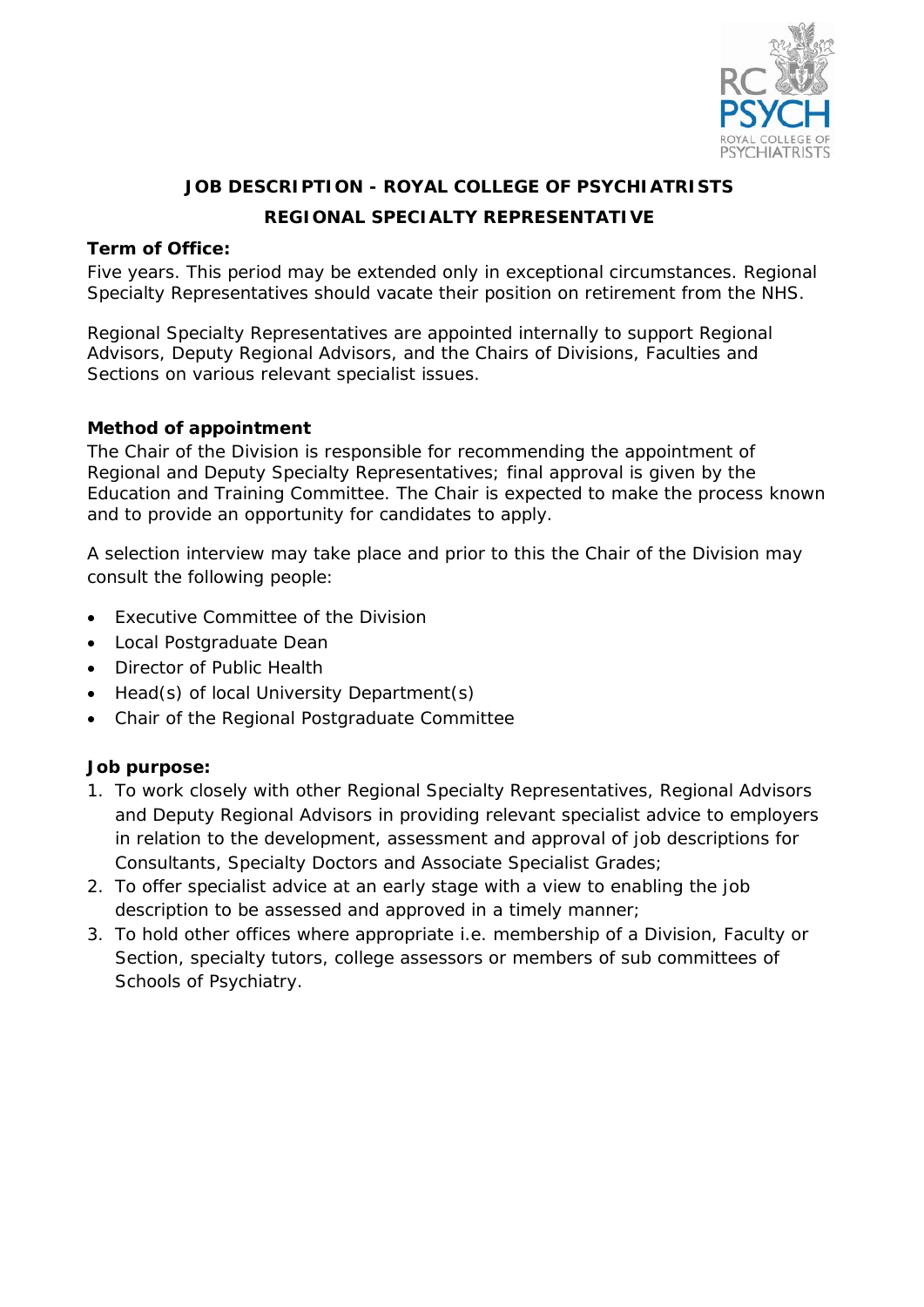

## **Key responsibilities:**

- To attend Faculty/Section Executive Committee Specialty Regional Representative meetings;
- To attend Division, and Faculty/Section, Executive Committee meetings;
- To communicate Faculty/Section developments and issues to the Division, and Division developments and issues to the Faculty/Section;
- To provide advice on workforce planning and local service delivery;
- To provide advice on College applications for Clinical Excellence awards;
- To act as a College Assessor for psychiatry Advisory Appointment Committees;
- To attend Deanery/School of Psychiatry Specialist Training Committees and ARCP panels on invitation from the Head of School.

# **Additional responsibilities:**

Regional Specialty Representatives may be invited:

- To become CESR (Certificate of Eligibility for Specialist Registration) Evaluators; and
- To attend Divisional Regional Advisor and Regional Specialty Representative meetings.

## **Person specification:**

Regional Specialty Representatives will:

- Have a keen interest in maintaining standards of consultant and other career grade psychiatrists;
- Be full, current members of the College;
- Have held a substantive Consultant post for at least three years;
- be in good standing with the College for CPD or provide evidence of equivalent CPD activity;
- Be able to fulfill the requirements of the post;
- Have discussed the role with their employer and the employer is content to allow the time needed to carry out the role;
- Be up to date with their membership fees.

# **Complaints**

If a complaint is made against a holder of an elected or appointed office under the College's Disciplinary and Complaints Procedure and that complaint is upheld, he or she may be subject to the courses of action set out in the Procedure. Such courses of action may include, but are not limited to, removal from College office, or offices.